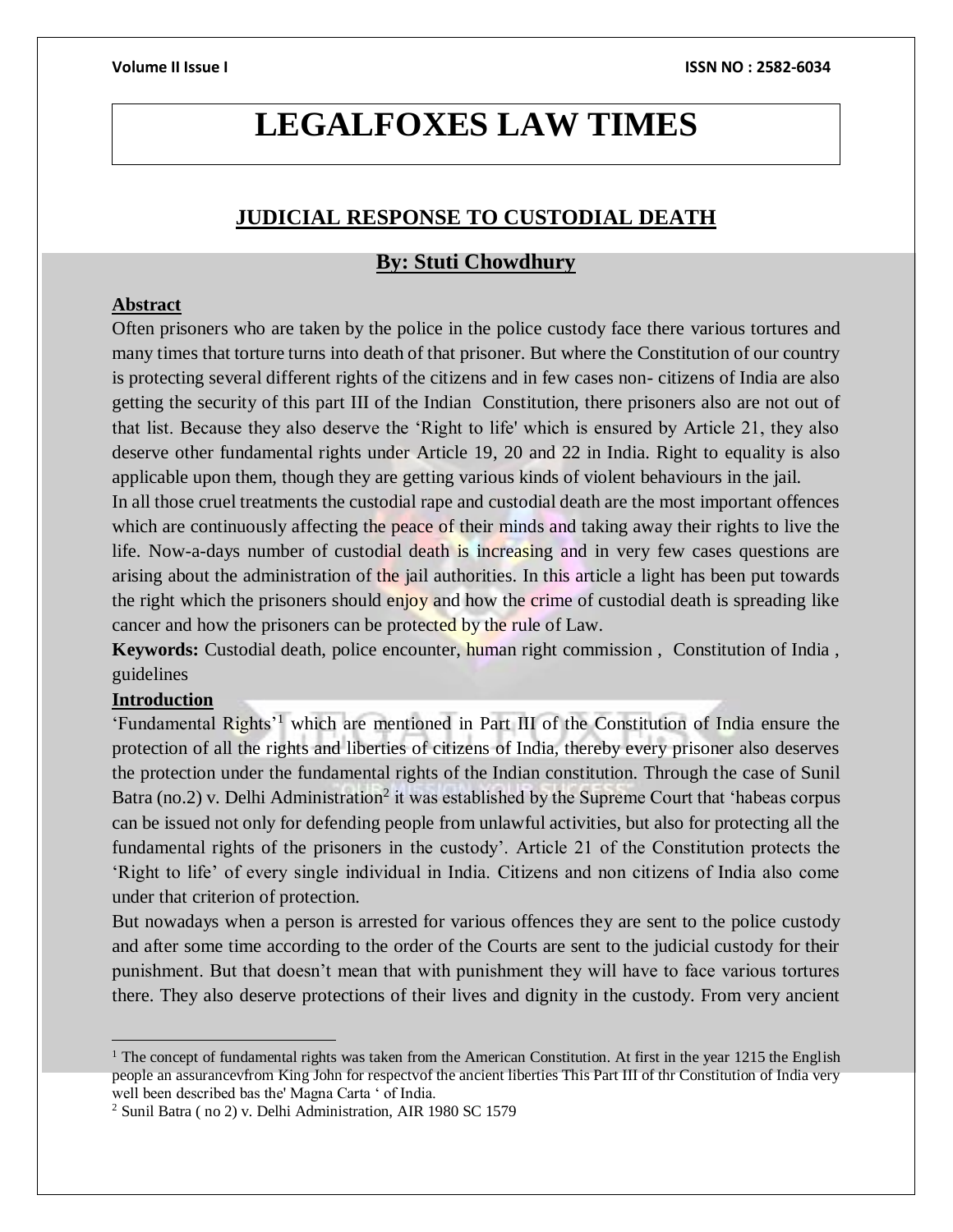l

### **Volume II Issue I ISSN NO : 2582-6034**

time before the independence of India they are facing various physical and mental assaults in the jail. Even through Article 21 of the Indian Constitution has been proved various times that every citizen and non citizen of India always demands the 'Right to Life'<sup>3</sup> .

But that right of many prisoners are infringed everyday. Various tortures they are imposed to tolerate in the custody. Sometimes their lives have been taken as well. Custodial rape, custodial death all these kinds of offences are increasing in a rapid rate and they are suffering by psychological and physical harassment. Where they are going for their correction in the correctional home there they are suffocated with pathetic inhuman tortures. Sometimes they are admitted in to the hospitals and sometimes they are murdered inhumanly.

Police are getting excessive power in their hands and as we know when everything has to be controlled in a systematic way for keeping the equilibrium strong in the society, that equilibrium is ruined by that partial and biased attitude of the police and the jail controllers. This is breaking the pillar of the society and our society is taking one more step backwards from development. So this kind of crime should be stopped now at anyhow.

### **Rights which are especially reserved for the prisoners**

Constitution of India has secured various rights through different articles for protecting the prisoners from the discretion of the police or from getting any harm in the custody against or without the order of the Court. This article has limited the power of the police and as well as of the Courts to utilise the helpless conditions of the prisoners. Article 20(1) of the Indian Constitution ensures that a person can become the convict of only those offences which is unlawful at that time when he is committing the offence. For the criminal law this provision is applicable specifically. According to this provision no offence has any retrospective effect if that is a criminal offence. Hence here this article has one beneficial provision also with the ex post facto benefits. According to the language of this article that it is reducing the punishment of a person. After that through Article 20(2) the advantage of double jeopardy comes forward. The double jeopardy rule has got wider interpretation through the Constitution of America than India. In India no one can be punished and prosecuted for the same offence more than one time. Again Article 20(3) ensures a prohibition against self – incrimination. SIGGSSS

## **Protection from arbitrary arrest and preventive detention**

Article 22, Constitution of India gives protection to every single citizen of India against any arbitrary arrest of a person. According to the Article 22(1) and Article 22(2) if police arrests any person then few steps are needed to be followed by them. And those are –

- 1. The arrested person is needed to be informed about the ground on which he or she is arrested.
- 2. The arrested person has a right to be represented in front of the Court by a lawyer and that he can choose by his own wish.
- 3. The arrested person is needed to be produced in front of the magistrate within 24 hours of his or her arrest. And

<sup>&</sup>lt;sup>3</sup> ' Right to life ' is mentioned in the Article 21 of the Constitution of India for every citizen and non citizen of India in the case of Kharak Singh v. State of U. P , AIR 1963 SC 1295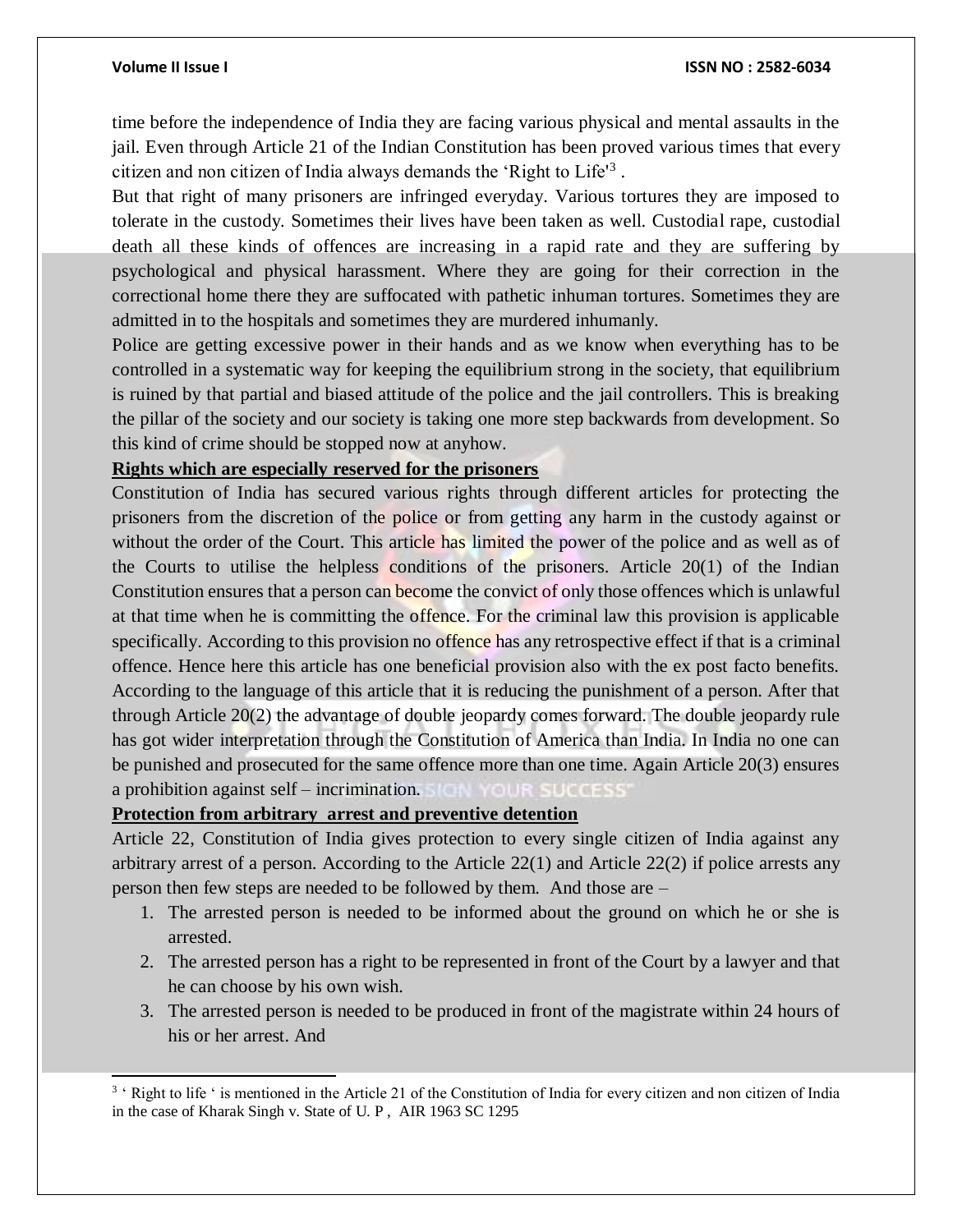4. The person can't be kept in the custody after expiring a specific period without any more order of the magistrate of the Court.

In the case if *C.B.I v. Anupam J. Kulkarni<sup>4</sup>* , the Supreme Court has made a detailed guideline for governing the arrest of an accused. According to that guideline a person can be kept in the police custody in total for 15 days and some criteria is needed to be fulfilled there and those are within 24 hours of the arrest the arrested person is needed to be present in front of the magistrate and if the investigation regarding the matter of the case is not completed then the person can be kept for 15 days into the police custody for completing the full investigation but if after completing that whole period of 15 days all the necessary investigation is not complete then the person has to be transferred in to the judicial custody from the police custody.

And after that if the investigation is not completed within necessary period which is 90 days then the accused is kept in the judicial custody, the accused has to be released on bail as provided under section 167(2) of the Cr. P. C. Not only that but also by art  $22(4) - 22(7)$  gives the protection to the person who has been detained by the law of Preventive Detention.

# **Cases of Custodial Death and Remedies Ensured By Court**

In the case of *Nilabati Behra v. State of Orissa*, a boy of near about 22 years old was arrested regarding the investigation of a case of village theft in the police station. He was tied, handcuffed and kept in the police custody. When his mother went to give him food in the police station on 2<sup>nd</sup> December, 1987 near about 2 p. m. she came to know that her son has been dead according to the words of the police that he was trying to flee from the police station and by chewing the rope through his teeth he managed to do that but when we was fleeting an accident upon the railway track happened and he died.

But according to the post-mortem report he died because of excessive torture and beating by the police in the police custody. Here the right of the life and the right of the equality of a prisoner infringed. Even not only that his right under Article 22(1) and 22(2) were also violated. So for the death of the boy the Court granted the compensation of 1, 50, 000/- to the mother of the boy.<sup>5</sup>

Same kind of scenario was created in the case of *Shakila Abdul Gafar v. Vasant Raghunath Dhokha<sup>6</sup>* . In this case the deceased was arrested in respect of F. I. R at D. N. Nagar Police Station on the allegation that he had caused grievous hurt to one Vishnu Shone Bhuwas. The deceased informed his wife regarding the arrest. The complainant was his wife, who found out that the deceased did not come back home at that night. So she came out of her house for searching of her husband.

Near about 8:30 pm she observed that one police van has come on the main road and the accused went out from that van along with some police constable and the deceased was dragged by those police and the wife of the deceased noticed that the condition of her husband was totally broken even he was beaten up so much that he was not able to stand up. After hearing her cry the mother

 <sup>4</sup> C. B. I Vs. Anuoam J. Kulkarni (1992) 3 SCC 1025

<sup>5</sup> https://indiankanoon.org/doc/1628260/

<sup>6.</sup> Shatila Abdul Gafar v. Vasant Raghunath Dhokle [ AIR 1997 SC 610]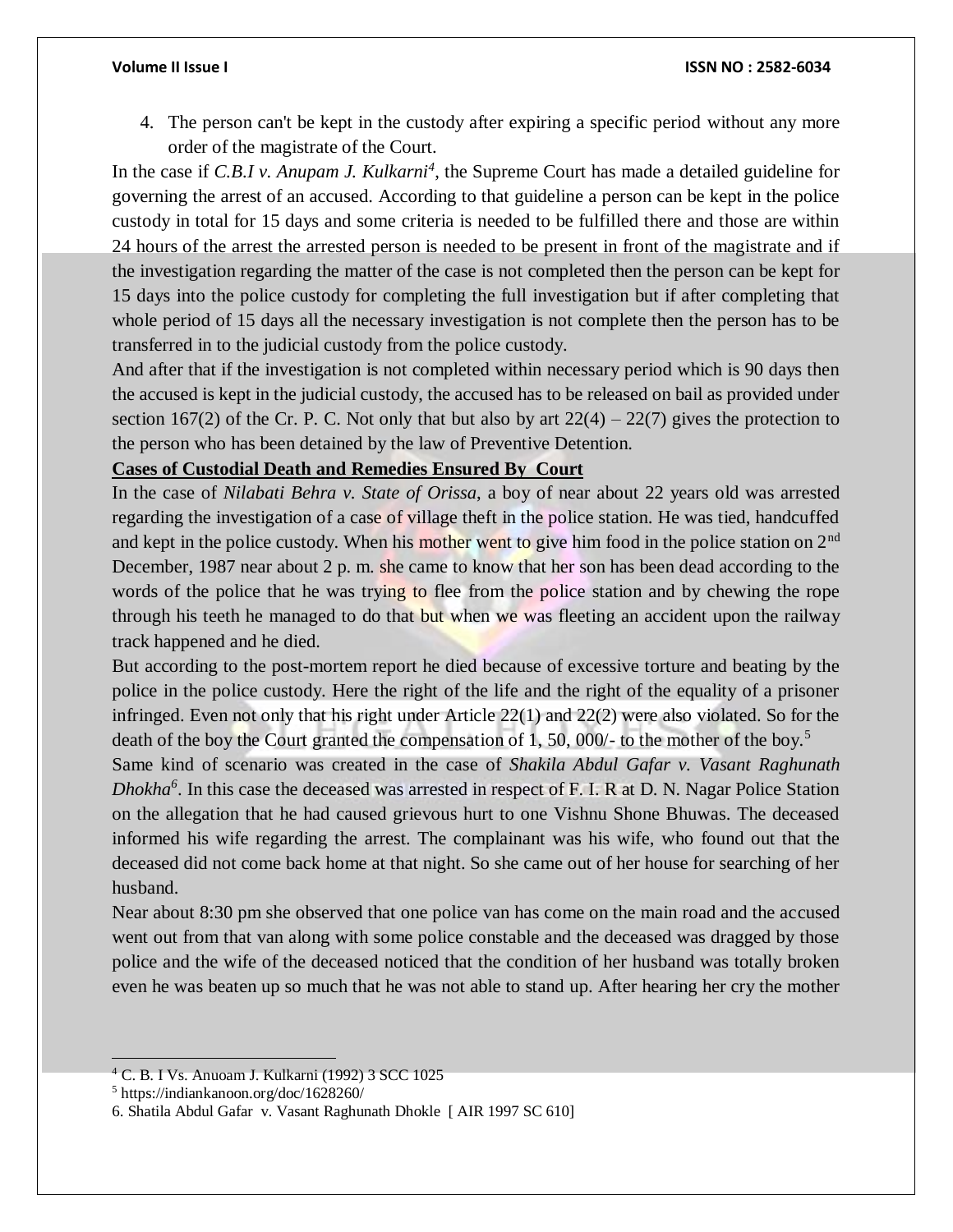and the sister of the deceased also came and they took the deceased into the hospital where he later announced death.

Here the Supreme Court expressed the great concern for the loss of the complainant and for defeat in the present criminal law due to the adamant and violent behaviour of the police and custodial crime got unpunished. And the Supreme Court suggested amendments in the Evidence Act<sup>7</sup> as recommended by the Law Commission. But for different disrespects the Court mentioned that the acquittal of the accused became appropriate but took notice of unfinished ends was not noticed by prosecution and the government was directed to pay the compensation of Rs. 1, 00, 000/- to the dependants of the deceased person.

On the other hand in the case of *D. k. Basu v. state of West Bengal <sup>8</sup>*where a petition was filed by a letter by addressing that to the Chief Justice of India for seeking the attention towards the custodial death of the prisoners. And that letter was considered as a writ petition and later Supreme Court through his judgement made a guideline against the custodial death to the prisoners. Those guidelines are-

- The police officer who is liable for the arrest and was conducting the interrogation regarding the matter of arrest is always needed to be accurate, impartial, and clear in identification and introduction and name tags with their designation. The participants of all such police personnel who carry out the arrest or handle interrogation of the arrestee must be recorded in a register.
- A memo is needed to be made by the police officer who is arresting the offender and there the name, time and reason of the arrest should be mentioned. Not only that but also the memo is needed to be made in front of a witness who is either the near one of the arrestee or any other responsible person.
- The arrested person should get a permission to contact with a person who ever that can be a good friend or any family member according to his wish.
- The time, place of the arrest and every details and reason of the arrest is needed to be notified to the next friend of that arrested person telegraphically.
- The arrested person is needed to be aware of his right which can give him the protection.
- By mentioning the name of the arrestee with the necessary information at the present of a next friend an entry will have to be made by the police officer.
- If the arrestee has any injury in any part of the body or if any injury has been made during the procedure of arrest, then all those things are needed to be mentioned and signed by both the arrestee and the police officer who has done the arrest.
- The arrested person should be subjected to medical examination by a trained doctor within 48 hours of his detention.
- Copies of all the documents including the memo of arrest have to be sent to the area of the Magistrate for his record.

l <sup>7</sup> The Indian Evidence Act, 1872

<sup>8</sup> D. K. Basu v. State of West Bengal (AIR 1997 SC 610)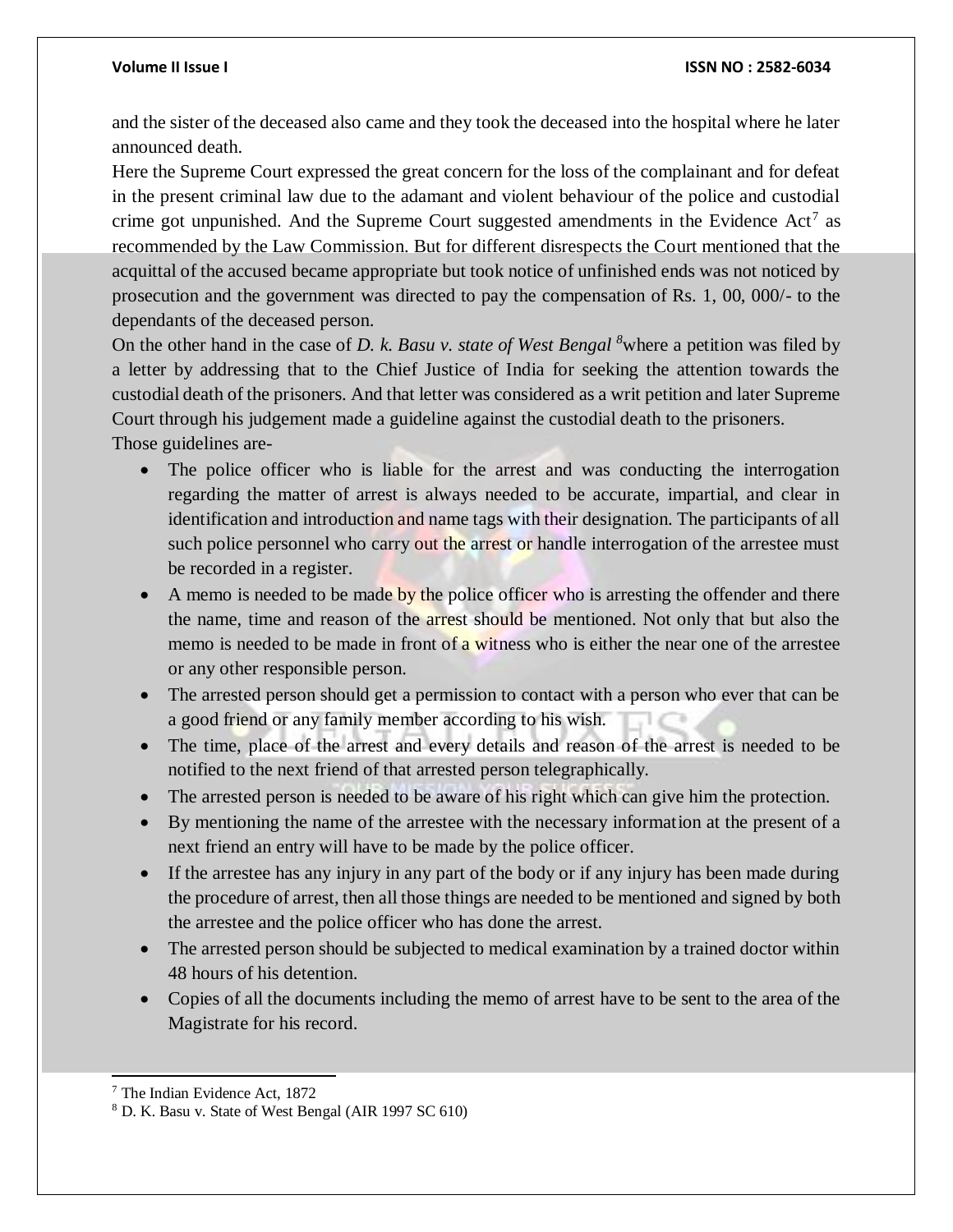Not throughout the whole interrogation but in the time of interrogation the arrestee can meet with his or her lawyer.

Even all these rules and articles are applicable with the equal force to the Governmental agencies like Directorate of Revenue Intelligence, RPF, BSF, CISF, RAW, CBI, CID, ITBP etc. But although again in the case of *Chiranjit Kaur v. Union of India<sup>9</sup>* case an Army officer died in service for the negligence of army officers resulting in great mental agony and physical and financial hardship to the widow of the deceased and two minor children. The Court awarded the widow of the deceased a compensation of Re 6lakh as we as Special Family Pension and Children Allowance.

In the case *Kewal Patil v. State of Uttar Pradesh<sup>10</sup>* the Court directed the government to pay Rs. 1,00,000 to the widow and the children of the deceased who was died in the jail by a co – accused while serving under Section 302 of the I. P. C .

# **Steps taken by the National Human Right Commission against the custodial death**

For making a proper report regarding the physical and psychological conditions of an arrested person and to check the number of cases of custodial death, the Commission has issued fresh guidelines to all State Governments. The Commission issued a general instructions in 1993 according to which if any custodial death happens then regarding that death the police is needed to be informed to the commission within 24 hours of that death. This information was to be followed with a Post-mortem Report, Magisterial Inquest Report/Videography Report of the post-mortem etc. However, it was found that there were considerable postponing in sending these reports, which further delayed the processing of cases of custodial violence in the Commission and the awarding of the interim relief wherever was be the prima-facie, there was a reason for concluding that custodial death had taken place due to custodial violence.

Of the total number of cases of death in police custody reported in the period 1999-2000, the maximum number of cases for which inquiry reports are still awaited are - 28 from Maharashtra, followed by 19 from West Bengal, 17 from Uttar Pradesh, 12 from Madhya Pradesh, 11 from Andhra Pradesh, 11 from Assam, 11 from Gujarat, 10 from Punjab and 9 from Tamil Nadu. On the whole, out of a total of 177 cases of death in police custody, registered in the period 1999- 2000, the Commission is yet to receive the full reports in 165 cases. As regards deaths in judicial custody, the maximum number of reports is awaited from Bihar – 112, followed by 89 from Maharashtra, 61 from Andhra Pradesh, 41 from Tamil Nadu, 39 from Rajasthan, 38 from Punjab. Among the 916 cases of deaths in judicial custody which were registered in the Commission during the period 1999-2000, of which reports have been received in 396 cases and are awaited in520. The Commission has thus now instructed that all reports including post-mortem, videography and magisterial inquiry reports must be sent within two months of the incident. The post-mortem reports have to be sent in a new preform, designed by the Commission, which has already been reached to all other concerned authorities. Further, in every case of custodial death, and it is also

l

<sup>&</sup>lt;sup>9</sup> Chiranjit Kaur v. Union of India [(1994) 2 SCC 1]

<sup>10</sup> Kewal Pati v. State of U. P [1995] 3 SCC 600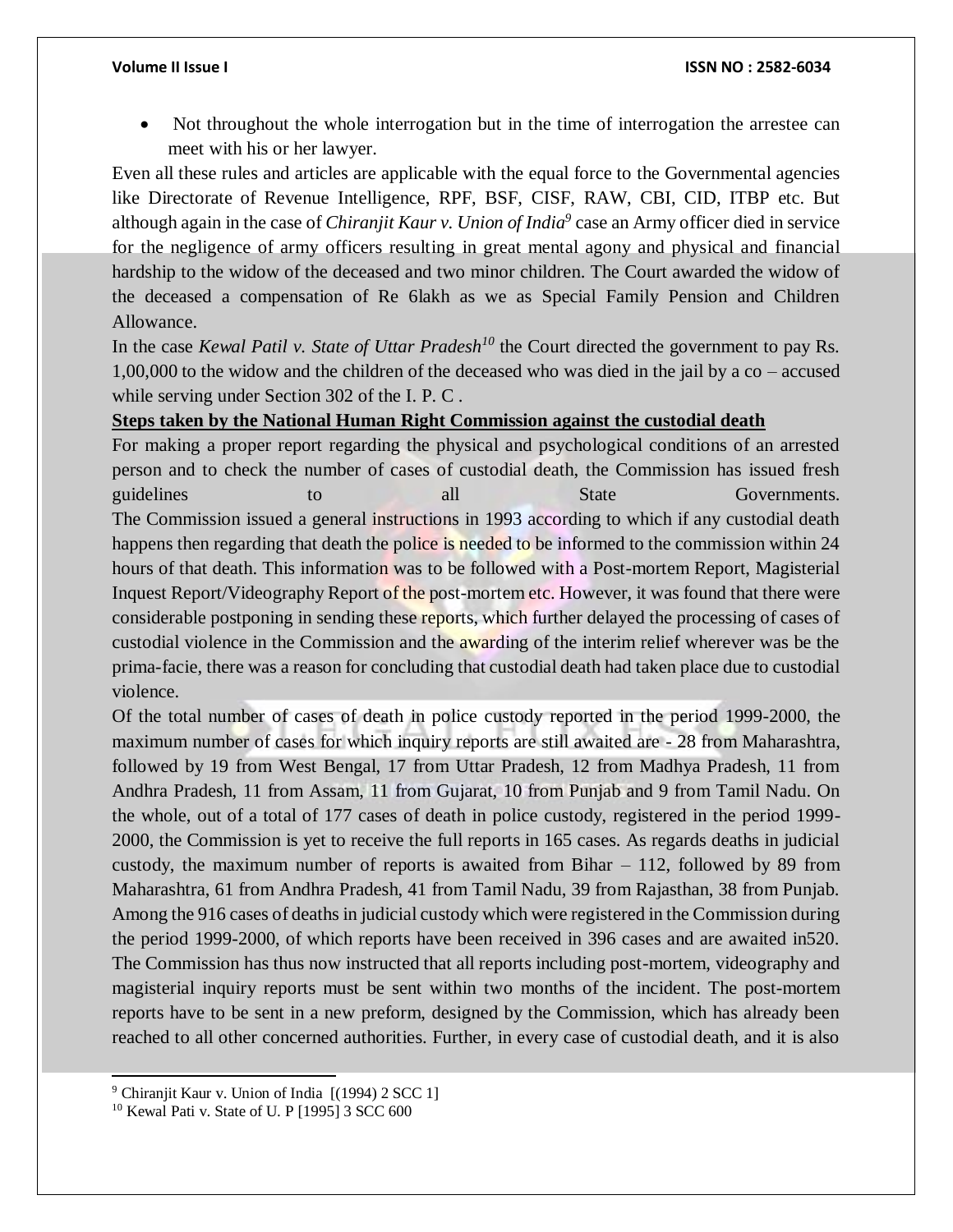needed to make a magisterial inquiry according to the direction of the commission as soon as possible and in such a way that it is also made available within the deadline of two months set by the Commission. In some cases of custodial death, and after the post-mortem, the viscera are sent for examination and a viscera report is called for.

However, the viscera report takes some time in being received. Even the Commission has decided that for the delay in the viscera report at first only the post-mortem report is needed to be sent to the commission. These instructions were sent in a through letter by addressing to the Home Secretaries of all States/Union Territories, all Directors General of Prison and all Directors General of Police by Shri N. Gopala swami, Secretary General of the Commission, on 5 January 2001.

# **Critical Analysis**

 $\overline{a}$ 

After making all those guidelines still now encounter case and custodial death case is increasing in India. In December, 2019 a veteran doctor who was raped by four persons and those four person who was alleged against that murder before presenting them in court they were murdered through an encounter of the police and when there family filed a petition to the court for their justice the Court modified the guidelines a little and kept the remaining part as always. After that in June, 2020 father and son were killed in the custody by the police and against in the case of Vikas Dubay who was renowned as a gangster was also killed by an encounter before presenting him in front of the Court.

As law has made, guidelines are also mentioned to be followed but the police are becoming more rude and cruel day by day. And its implication is falling upon the society. In the case of Jay raj and his son Fenix who were running a mobile shop, there was an allegation come towards them that they kept their shop open for more few minutes after starting the time period of curfew on June 18, 2020 for their necessary works. That's why police arrested Jay Raj and later his son was also arrested by the police. The duo was booked under Sections 188 (disobedience to order duly promulgated by public servant), 353 (use of force to deter public servant from duty), 269 (negligent act likely to spread infection of disease dangerous to life), and 506(2) (Punishment for criminal intimidation) of the Indian Penal Code, 1860.

This was a clear misuse of the police's arresting power, as within 15 minutes, the shop was shut down. Yet, the two were arrested the next day and inculpated on what appears to be an exaggerated count of charges. The timings contradict the claims made by some eyewitnesses. Eyewitnesses claim that the two were beaten repeatedly for hours in police custody, and multiple changes of clothes were brought in to change out of their blood-soaked clothes. Even the charge of sodomy brought against the police by some eyewitnesses. The police force denied these claims in its FIR, declaring that the two had internal injuries only, as they rolled on the ground and resisted arrest. Yet it is claimed that the Magistrate, B Saravanan gave the remand order without seeing the detainees in person, which is crucial as per Rule 6 of the Criminal Rules of Practice, 2019. The

combination of the police's apparent penchant for sadism as well as the laissez-faire attitude of the Magistrate turned fatal for the two, as they succumbed to their injuries late Monday night and early Tuesday morning. In the ingenious case of *Tukaram and Another v. State of Maharashtra<sup>11</sup> ,* also

<sup>&</sup>lt;sup>11</sup> Tukaram and Another v. State of Maharashtra [ 1979 AIR 185 SCR (1) 810]